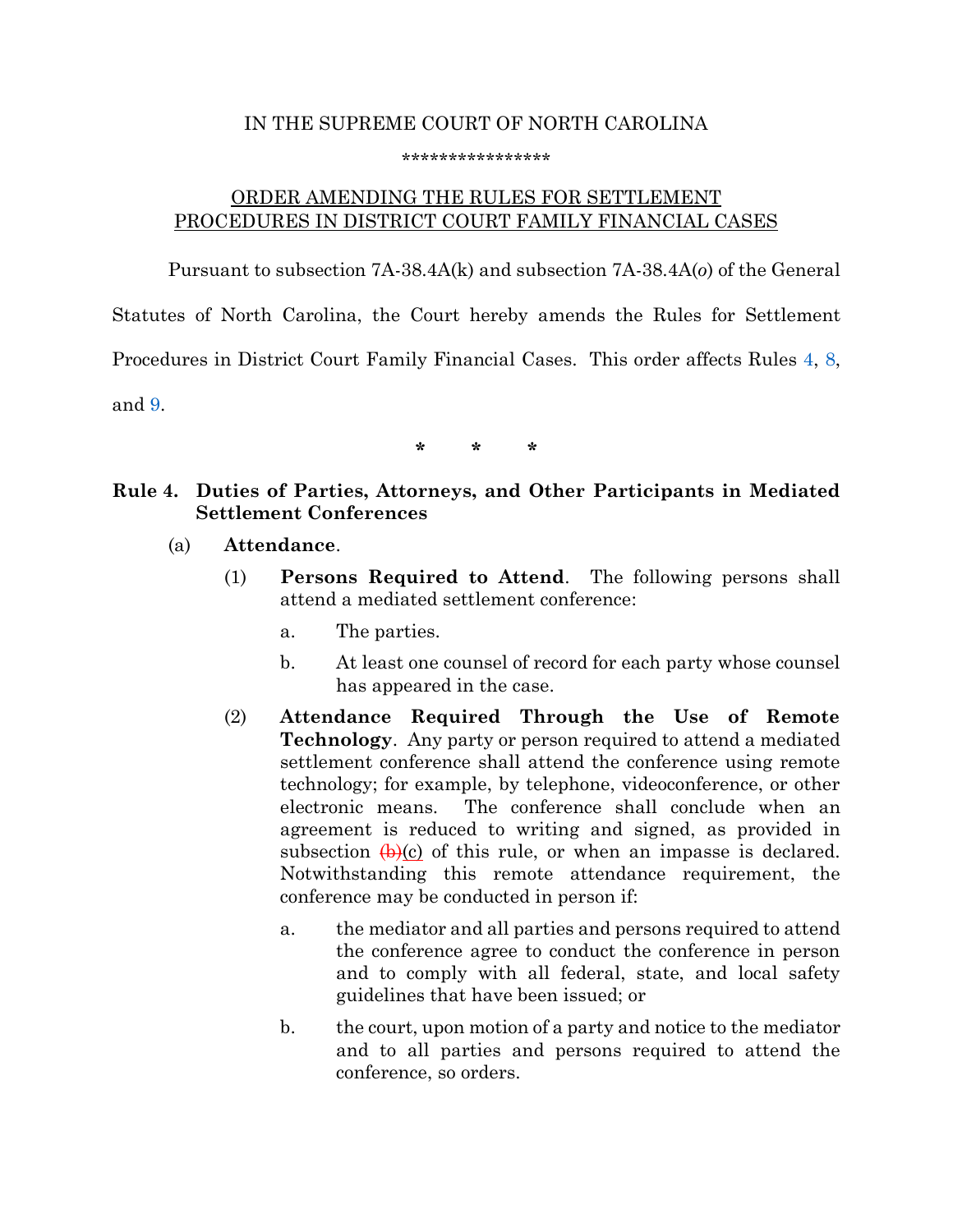(3) **Excusing the Attendance Requirement**. Any party or person may be excused from the requirement to attend a mediated settlement conference with the consent of all parties and persons required to attend the conference and the mediator.

(b) **Scheduling**. Participants required to attend the mediated settlement conference shall promptly notify the mediator, after selection or appointment, of any significant problems that they may have with the dates for mediated settlement conference sessions before the completion deadline, and shall inform the mediator of any problems that arise before an anticipated conference session is scheduled by the mediator. If a scheduling conflict in another court proceeding arises after a conference session has been scheduled by the mediator, then participants shall promptly attempt to resolve the conflict under Rule 3.1 of the General Rules of Practice for the Superior and District Courts, or, if applicable, the Guidelines for Resolving Scheduling Conflicts adopted by the State-Federal Judicial Council of North Carolina on 20 June 1985.

### (c) **Finalizing Agreement**.

- (1) If an agreement is reached at the mediated settlement conference, then the parties shall reduce the essential terms of the agreement to writing.
	- a. If the parties conclude the mediated settlement conference with a written document containing all of the terms of their agreement for property distribution and do not intend to submit their agreement to the court for approval, then the agreement shall be signed by all parties and formally acknowledged as required by N.C.G.S. § 50-20(d). If the parties conclude the conference with a written document containing all of the terms of their agreement and intend to submit their agreement to the court for approval, then the agreement shall be signed by all parties, but need not be formally acknowledged. In all cases, the mediator shall report a settlement to the court and include in the report the name of the person responsible for filing closing documents with the court.
	- b. If the parties reach an agreement at the mediated settlement conference regarding property distribution and do not intend to submit their agreement to the court for approval, but are unable to complete a final document reflecting their settlement or have it signed and acknowledged as required by N.C.G.S. § 50-20(d), then the parties shall produce a written summary of their understanding and use it to guide them in writing any agreements as may be required to give legal effect to their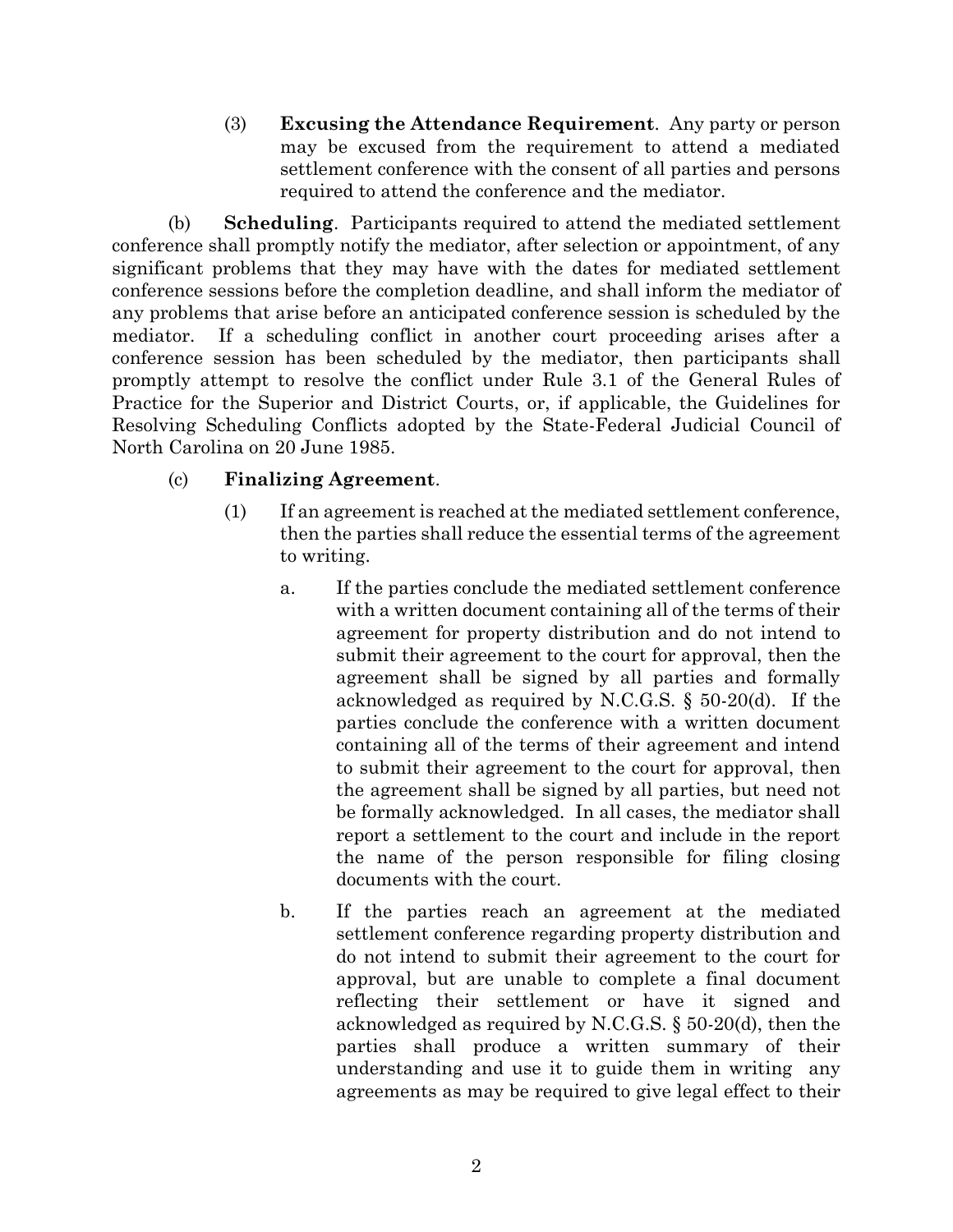understanding. If the parties intend to submit their agreement to the court for approval, then the agreement must be in writing and signed by the parties, but need not be formally acknowledged. The mediator shall facilitate the production of the summary and shall either:

- 1. report to the court that the matter has been settled and include in the report the name of the person responsible for filing closing documents with the court; or
- 2. declare, in the mediator's discretion, a recess of the mediated settlement conference.

If a recess is declared, then the mediator may schedule another session of the conference if the mediator determines that it would assist the parties in finalizing a settlement.

- (2) In all cases where an agreement is reached after being ordered to mediation, whether prior to, or during, the mediation, or during a recess, the parties shall file a consent judgment or voluntary dismissal with the court within thirty days of the agreement or before the expiration of the mediation deadline, whichever is later. The mediator shall report to the court that the matter has been settled and who reported the settlement.
- (3) An agreement regarding the distribution of property, reached at a proceeding conducted under this section or during a recess of the mediated settlement conference, which has not been approved by a court, shall not be enforceable unless it has been reduced to writing, signed by the parties, and acknowledged as required under N.C.G.S. § 50-20(d).

(d) **Payment of the Mediator's Fee**. The parties shall pay the mediator's fee as provided by Rule 7.

(e) **No Recording**. There shall be no stenographic, audio, or video recording of the mediation process by any participant. This prohibition includes recording either surreptitiously or with the agreement of the parties.

### **Comment**

**Comment to Rule 4(c)**. Consistent with N.C.G.S. § 7A-38.4A(j), no settlement shall be enforceable unless it has been reduced to writing and signed by the parties. When a settlement is reached during a mediated settlement conference, the mediator shall ensure that the terms of the agreement are reduced to writing and signed by the parties and their attorneys before ending the conference.

Cases in which an agreement on all issues has been reached should be disposed of as expeditiously as possible. This assures that the mediator and the parties move the case toward disposition while honoring the private nature of the mediation process and the mediator's duty of confidentiality. If the parties wish to keep the terms of the settlement confidential, then they may timely file closing documents with the court,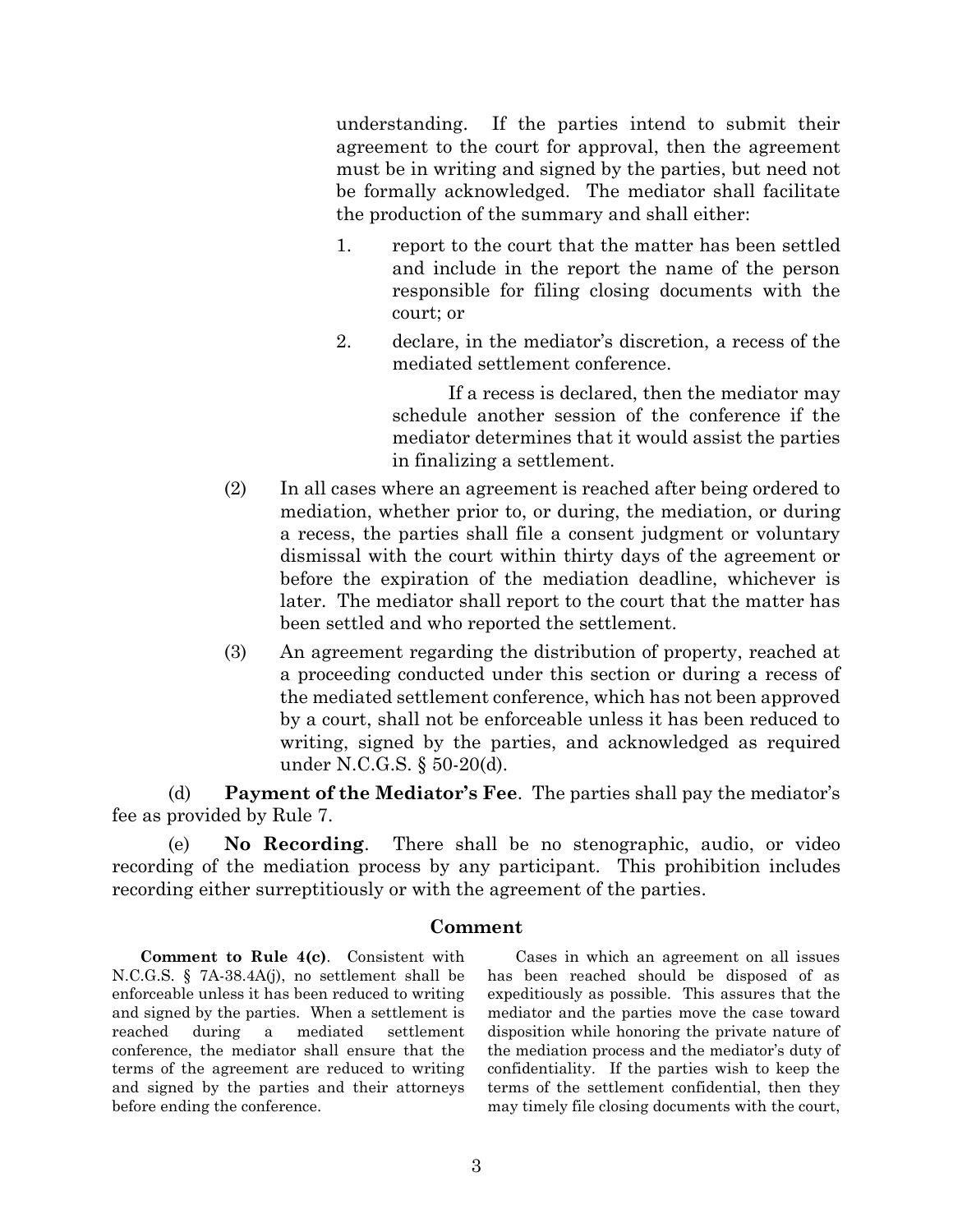as long as those documents do not contain confidential terms (e.g*.*, a voluntary dismissal or consent judgment resolving all claims). Mediators will not be required by local rules to submit agreements to the court.

**\* \* \***

### <span id="page-3-0"></span>**Rule 8. Mediator Certification and Decertification**

(a) The Commission may receive and approve applications for certification of persons to be appointed as mediators for family financial matters in district court. In order to be certified, an applicant must satisfy the requirements of this subsection.

- (1) The applicant for certification must have a basic understanding of North Carolina family law. Applicants should be able to demonstrate that they have completed at least twelve hours of basic family law education by:
	- a. attending workshops or programs on topics such as separation and divorce, alimony and postseparation support, equitable distribution, child custody and support, and domestic violence;
	- b. completing an independent study on these topics, such as viewing or listening to video or audio programs on family law topics; or
	- c. having equivalent North Carolina family law experience, including work experience that satisfies one of the categories set forth in the Commission's policy on interpreting Rule  $8(a)(1)$  (e.g., the applicant is an experienced family law judge or board certified family law attorney).
- (2) The applicant for certification must:
	- a. have an Advanced Practitioner Designation from the Association for Conflict Resolution (ACR) and have earned an undergraduate degree from an accredited four-year college or university; or
	- b. have completed either (i) forty hours of Commission-certified family and divorce mediation training; or (ii) forty hours of Commission-certified trial court mediation training and sixteen hours of Commission-certified supplemental family and divorce mediation training; and be
		- 1. a member in good standing of the North Carolina State Bar or a member similarly in good standing of the bar of another state and eligible to apply for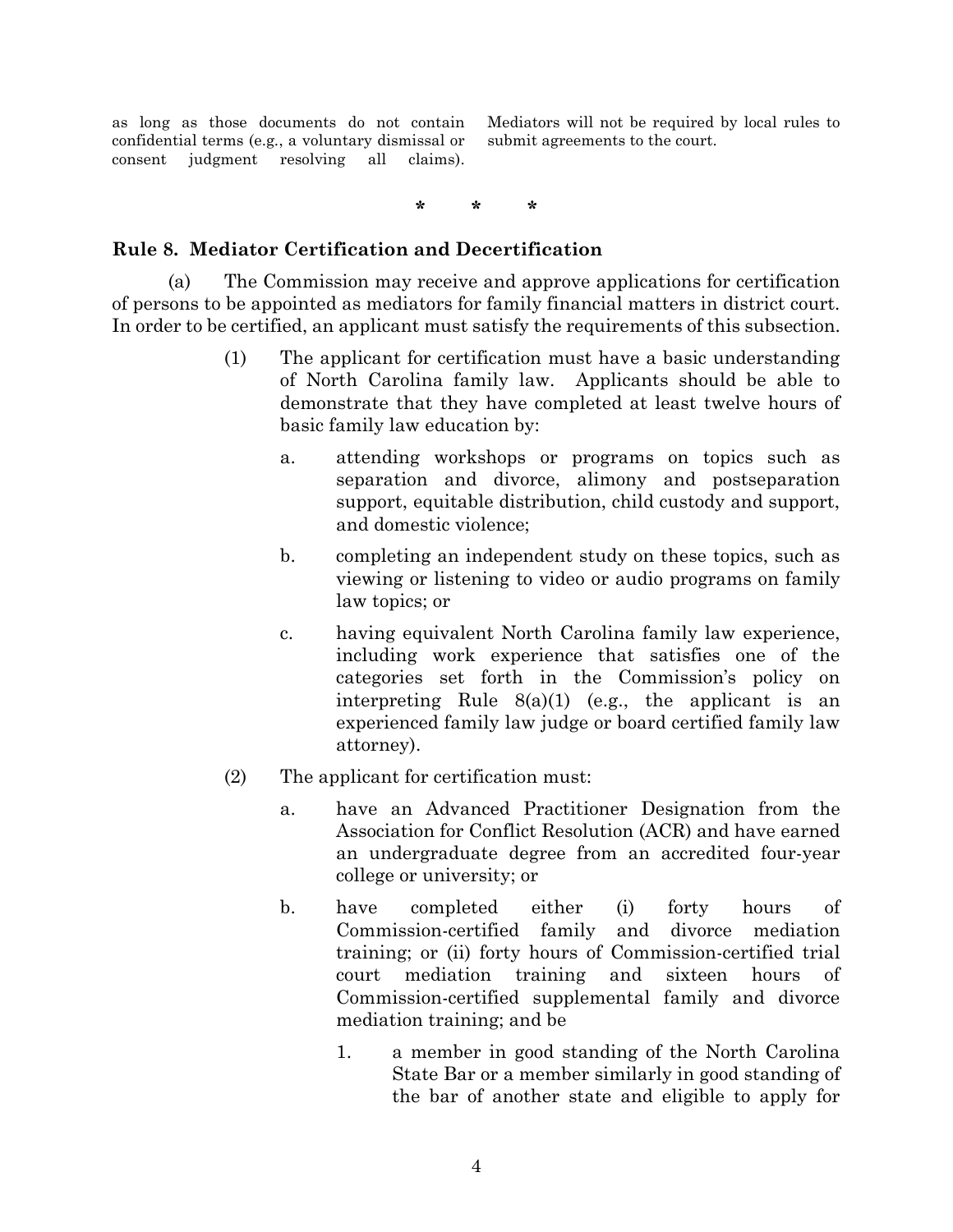admission to the North Carolina State Bar under Chapter 1, Subchapter C, of the North Carolina State Bar Rules and the Rules Governing the Board of Law Examiners and the Training of Law Students, 27 N.C. Admin. Code 1C.0105, with at least five years of experience after the date of licensure as a judge, practicing attorney, law professor, or mediator, or must possess equivalent experience;

- 2. a licensed psychiatrist under N.C.G.S. § 90-9.1, with at least five years of experience in the field after the date of licensure;
- 3. a licensed psychologist under N.C.G.S. §§ 90-270.1 to -270.22, with at least five years of experience in the field after the date of licensure;
- 4. a licensed marriage and family therapist under N.C.G.S. §§ 90-270.45 to -270.63, with at least five years of experience in the field after the date of licensure;
- 5. a licensed clinical social worker under N.C.G.S. § 90B-7, with at least five years of experience in the field after the date of licensure;
- 6. a licensed professional counselor under N.C.G.S. §§ 90-329 to -345, with at least five years of experience in the field after the date of licensure; or
- 7. an accountant certified in North Carolina, with at least five years of experience in the field after the date of certification.
- c. Any person who has not been certified as a mediator pursuant to these rules may be certified without compliance with subsection  $(a)(2)(b)$  and subsection  $(a)(5)$ of this rule if
	- 1. the applicant for certification is a member in good standing of the North Carolina State Bar or a member similarly in good standing of the bar of another state and eligible to apply for admission to the North Carolina State Bar under Chapter 1, Subchapter C, of the North Carolina State Bar Rules and the Rules Governing the Board of Law Examiners and the Training of Law Students, 27 N.C. Admin. Code 1C.0105, with at least five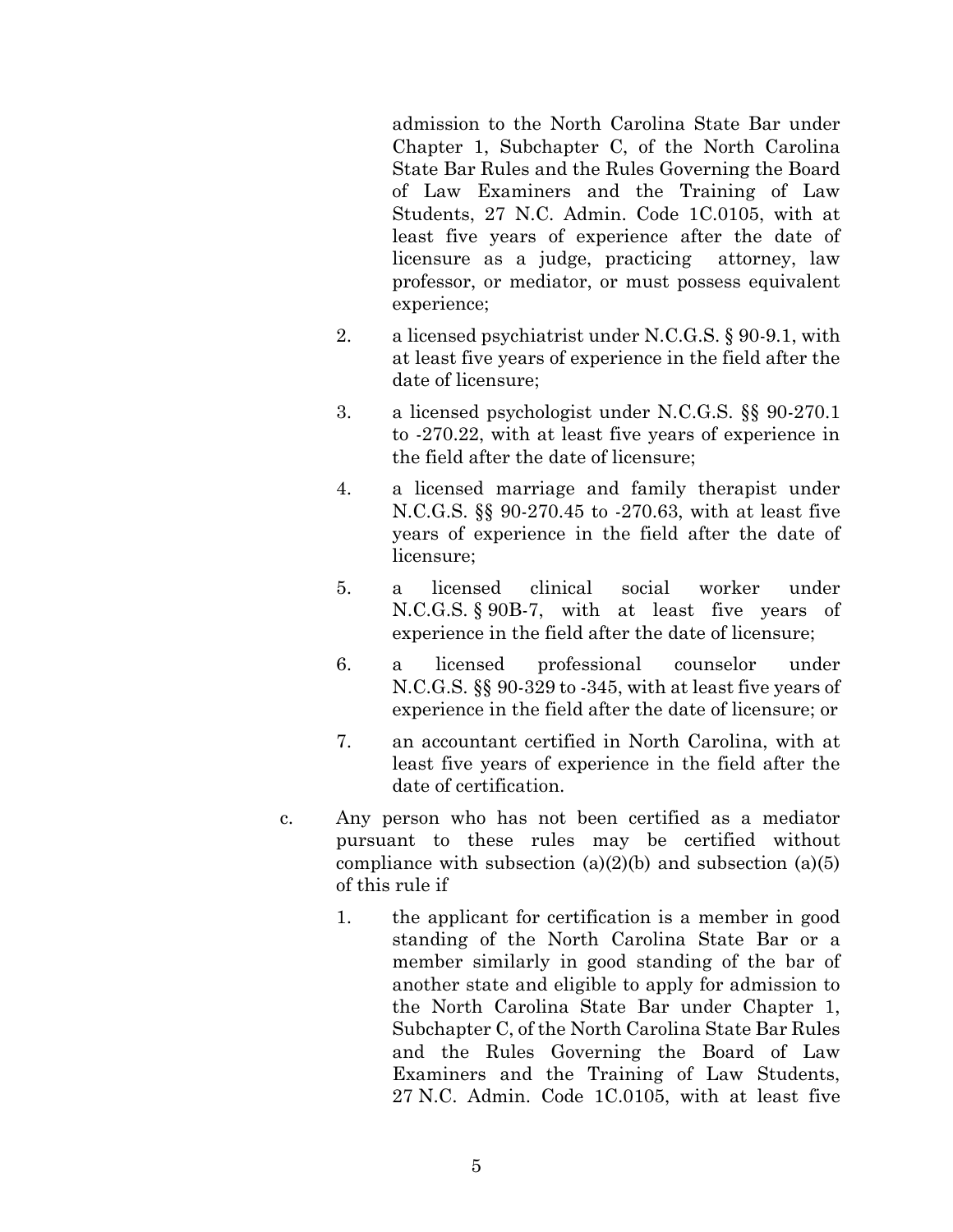years of experience after the date of licensure as a judge, practicing attorney, law professor, or mediator, or must possess equivalent experience; and meets the following additional requirements:

- i. the applicant applies for certification within one year from 10 June 2020;
- ii. the applicant has, by selection of the parties, mediated at least ten family financial settlement cases in the North Carolina District Court within the last five years, as shown by proof satisfactory to the Commission staff; and
- iii. the applicant has taken a sixteen-hour supplemental family and divorce mediation training program approved by the Commission wherein the statutes, program rules, advisory opinions, and ethics, including the Standards of Professional Conduct for Mediators, are discussed;
- or
- 2. the applicant for certification is a nonattorney who meets one of the required licensures set forth in subsection  $(a)(2)(b)(2)$  through subsection  $(a)(2)(b)(7)$  of this rule, and meets the following additional requirements:
	- i. the applicant applies for certification within one year from 10 June 2020;
	- ii. the applicant has, by selection of the parties, mediated at least fifteen family financial settlement cases in the North Carolina District Court within the last five years, as shown by proof satisfactory to the Commission staff; and
	- iii. the applicant has taken a forty-hour family and divorce mediation training course and the six-hour training on North Carolina legal terminology, court structure, and civil procedure course approved by the Commission.
- (3) If the applicant is not licensed to practice law in one of the United States, then the applicant must have completed six hours of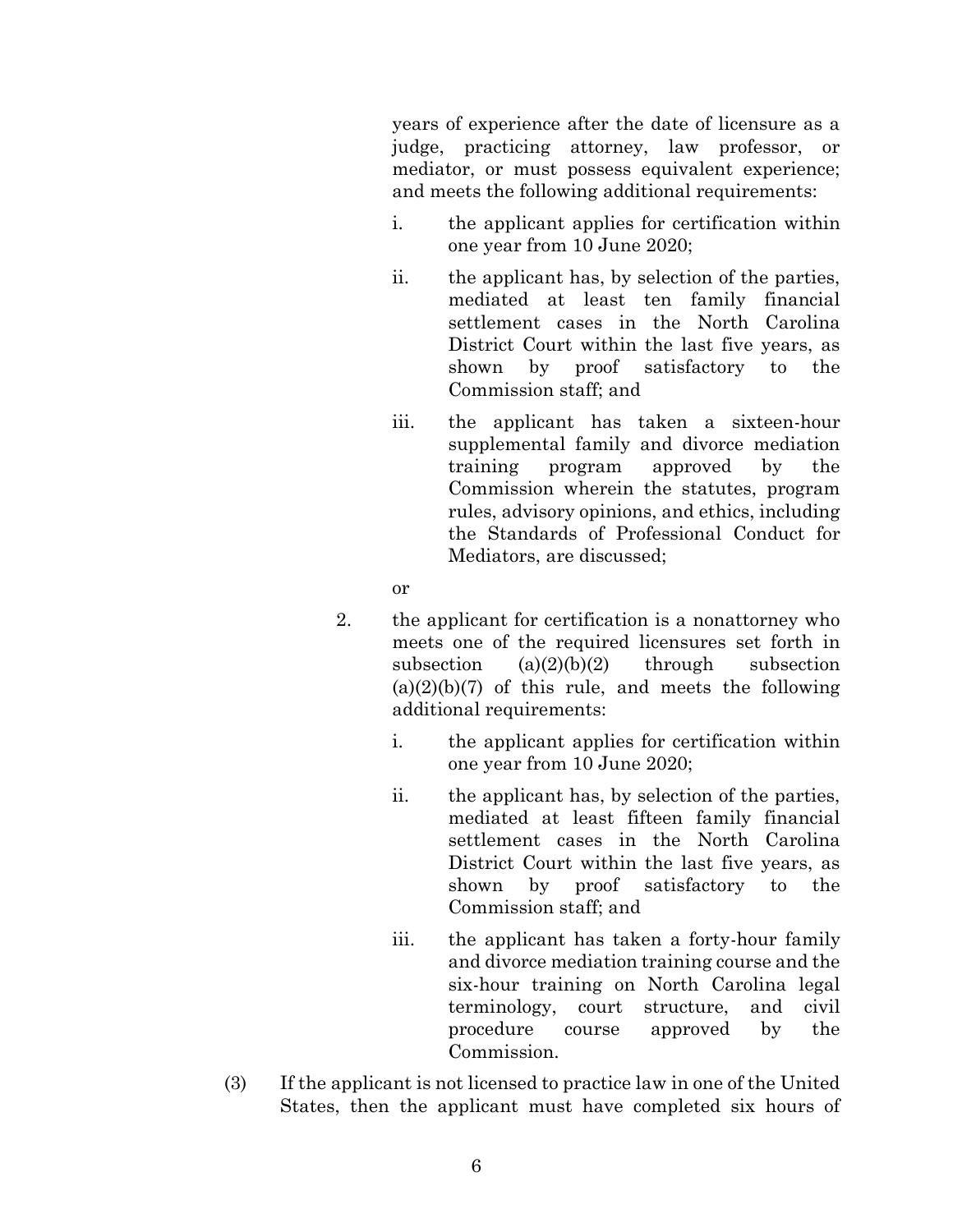training on North Carolina legal terminology, court structure, and civil procedure, provided by a Commission-certified trainer. An attorney licensed to practice law in a state other than North Carolina shall satisfy this requirement by completing a self-study course, as directed by Commission staff.

- (4) If the applicant is not licensed to practice law in North Carolina, then the applicant must provide three letters of reference to the Commission about the applicant's good character, including at least one letter from a person with knowledge of the applicant's professional practice and experience qualifying the applicant under subsection (a) of this rule.
- (5) The applicant must have observed, as a neutral observer and with the permission of the parties, two mediations involving a custody or family financial issue conducted by a mediator who (i) is certified under these rules, (ii) has an Advanced Practitioner Designation from the ACR, or (iii) is a mediator certified by the NCAOC for custody matters. Mediations eligible for observation shall also include mediations conducted in matters prior to litigation of family financial disputes that are mediated by agreement of the parties and incorporate these rules.

If the applicant is not an attorney licensed to practice law in one of the United States, then the applicant must observe three additional mediations involving civil or family-related disputes, or disputes prior to litigation that are conducted by a Commission-certified mediator and are conducted pursuant to a court order or an agreement of the parties incorporating the mediation rules of a North Carolina state or federal court.

All mediations shall be observed from their beginning until settlement, or until the point that an impasse has been declared, and shall be reported by the applicant on a Certificate of Observation - Family Financial Settlement Conference Program, [Form AOC-DRC-08.](https://www.nccourts.gov/documents/forms/certificate-of-observation-family-financial-settlement-conference-program) All observers shall conform their conduct to the Commission's policy on *Guidelines for Observer Conduct*.

- (6) The applicant must demonstrate familiarity with the statutes, rules, standards of practice, and standards of conduct governing mediated settlement conferences conducted in North Carolina.
- (7) The applicant must be of good moral character and adhere to the Standards of Professional Conduct for Mediators when acting under these rules. On his or her application(s) for certification or application(s) for certification renewal, an applicant shall disclose any:
	- a. pending criminal charges;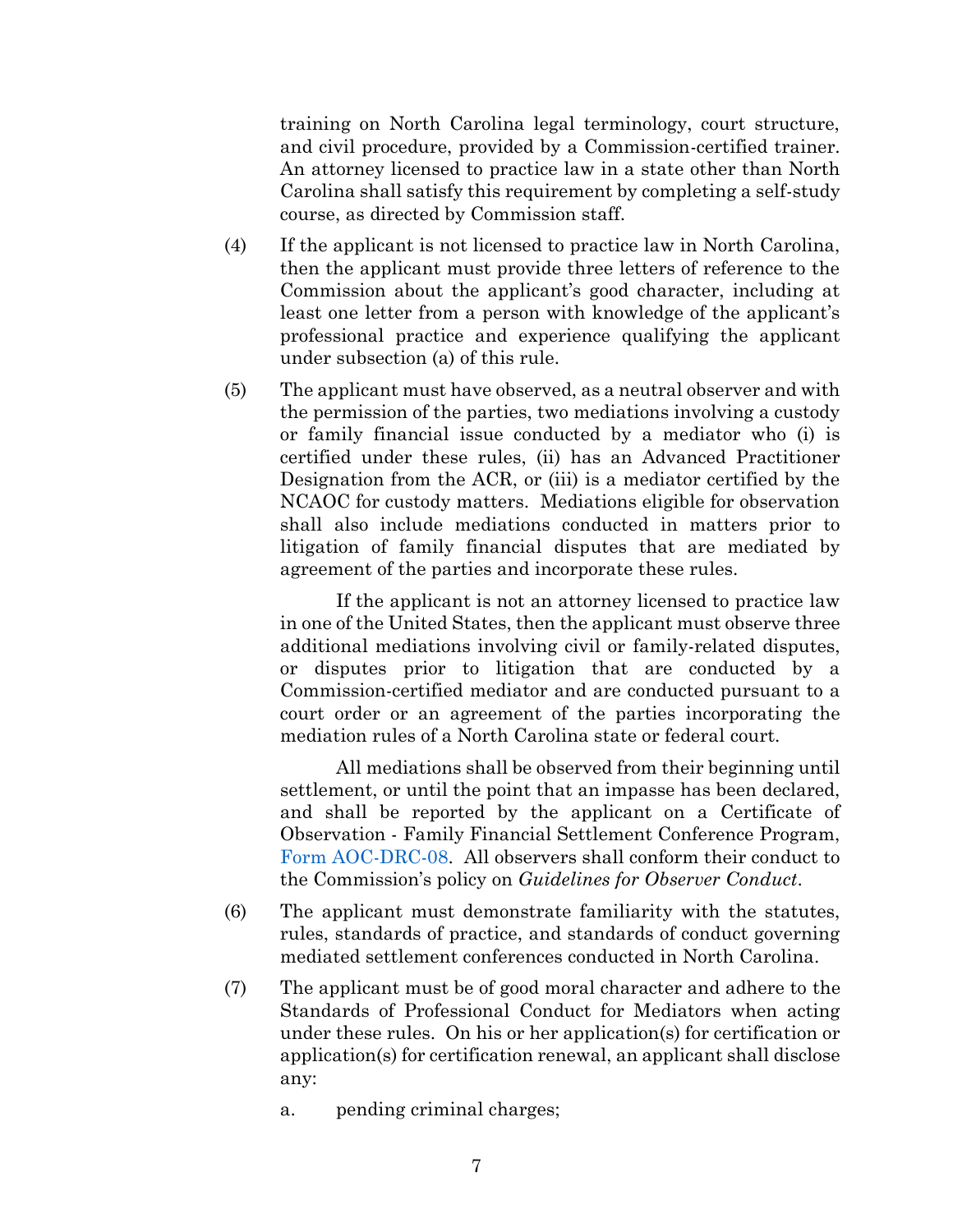- b. criminal convictions;
- c. restraining orders issued against him or her;
- d. failures to appear;
- e. pending or closed grievances or complaints filed with a professional licensing, certifying, or regulatory body, whether in North Carolina, another state, or another country;
- f. disciplinary action taken against him or her by a professional licensing, certifying, or regulatory body, whether in North Carolina, another state, or another country, including, but not limited to, disbarment, revocation, decertification, or suspension of any professional license or certification, including the suspension or revocation of any license, certification, registration, or qualification to serve as a mediator in another state or country, even if stayed;
- g. judicial sanctions imposed against him or her in any jurisdiction; or
- h. civil judgments, tax liens, or bankruptcy filings that occurred within the ten years preceding the date that the initial or renewal application was filed with the Commission.: or
- i. pending grievances or complaints filed with a professional licensing, certifying, or regulatory body, whether in North Carolina, another state, or another country.

A mediator shall report to the Commission any of the above-enumerated matters arising subsequent to the disclosures reported on the initial or renewal application for certification within thirty days of receiving notice of the matter.

If a matter listed in subsections  $(a)(7)(a)$  through  $(a)(7)(h)$ of this rule arises after a mediator submits his or her initial or renewal application for certification, then the mediator shall report the matter to the Commission no later than thirty days after receiving notice of the matter.

If a pending grievance or complaint described in subsection (a)(7)(i) of this rule is filed after a mediator submits his or her initial or renewal application for certification, then the mediator shall report the matter to the Commission no later than thirty days after receiving notice of the matter or, if a response to the grievance or complaint is permitted by the professional licensing,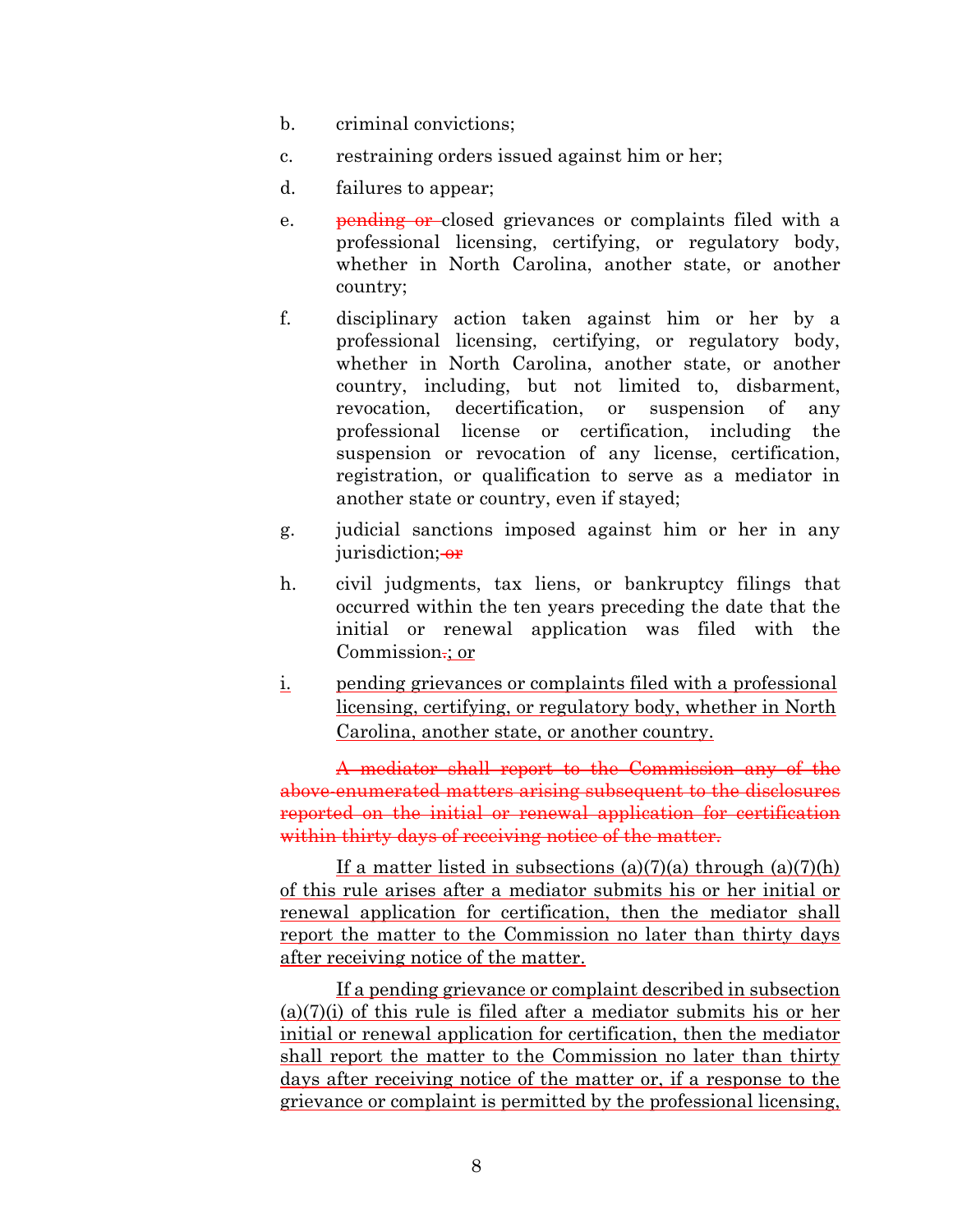certifying, or regulatory body, no later than thirty days after the due date for the response.

As referenced in this subsection, criminal charges or convictions (excluding infractions) shall include felonies, misdemeanors, or misdemeanor traffic violations (including driving while impaired) under the law of North Carolina or another state, or under the law of a federal, military, or foreign jurisdiction, regardless of whether adjudication was withheld (prayer for judgment continued) or the imposition of a sentence was suspended.

- (8) The applicant must submit proof of the qualifications set out in this rule on a form provided by the Commission.
- (9) The applicant must pay all administrative fees established by the NCAOC upon the recommendation of the Commission.
- (10) The applicant must agree to accept the fee ordered by the court under Rule 7 as payment in full of a party's share of the mediator's fee.
- (11) The applicant must comply with the requirements of the Commission for completing and reporting continuing mediator education or training.
- (12) The applicant must agree, once certified, to make reasonable efforts to assist applicants for mediator certification in completing their observation requirements.

(b) No mediator who held a professional license and relied upon that license to qualify for certification under subsection (a)(2)(b) of this rule shall be decertified or denied recertification because the mediator's license lapses, is relinquished, or becomes inactive; provided, however, that this subsection shall not apply to a mediator whose professional license is revoked, suspended, lapsed, or relinquished, or whose professional license becomes inactive due to disciplinary action, or the threat of disciplinary action, from the mediator's licensing authority. Any mediator whose professional license is revoked, suspended, lapsed, relinquished, or whose professional license becomes inactive shall report the matter to the Commission.

(c) A mediator's certification may be revoked or not renewed at any time if it is shown to the satisfaction of the Commission that a mediator no longer meets the qualifications set out in this rule or has not faithfully observed these rules or those of any judicial district in which he or she has served as a mediator. Any person who is or has been disqualified by a professional licensing authority of any state for misconduct shall be ineligible for certification under this rule. No application for certification renewal shall be denied on the ground that the mediator's training and experience does not satisfy a training and experience requirement promulgated after the date of the mediator's original certification.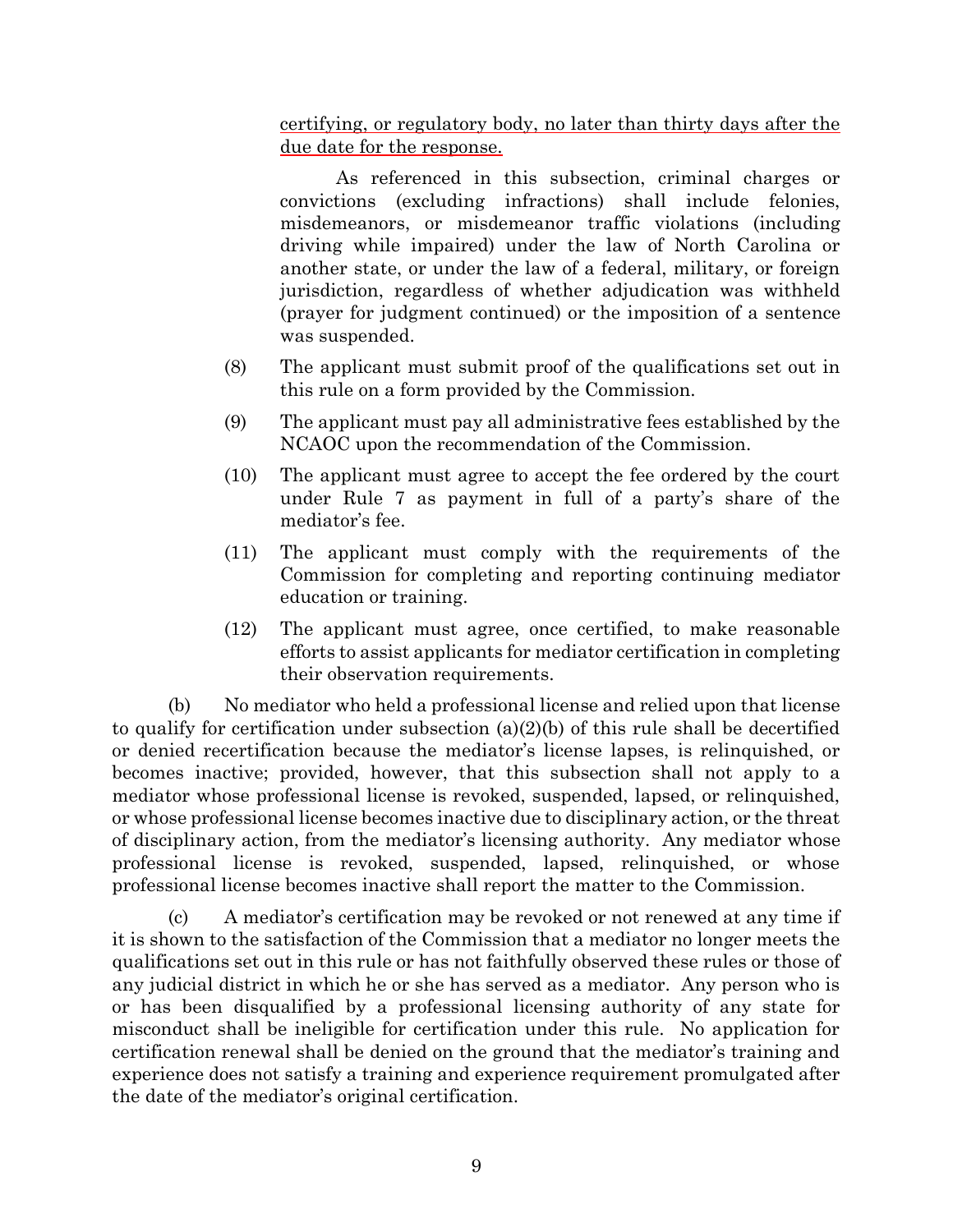#### **Comment**

**Comment to Rule 8(a)(3)**. Commission staff has discretion to waive the requirements set out in Rule 8(a)(3) if an applicant can demonstrate sufficient familiarity with North Carolina legal terminology, court structure, and civil procedure.

**\* \* \***

#### <span id="page-9-0"></span>**Rule 9. Certification of Mediation Training Programs**

(a) Certified training programs for mediators who are seeking certification under Rule  $8(a)(2)(b)$  shall consist of a minimum of forty hours of instruction. The curriculum of such programs shall include the following topics:

- (1) Conflict resolution and mediation theory.
- (2) Mediation process and techniques, including the process and techniques of mediating family and divorce matters in district court.
- (3) Communication and information gathering.
- (4) Standards of conduct for mediators, including, but not limited to, the Standards of Professional Conduct for Mediators.
- (5) Statutes, rules, and practices governing mediated settlement conferences for family financial matters in district court.
- (6) Demonstrations of mediated settlement conferences, both with and without attorney involvement.
- (7) Simulations of mediated settlement conferences, involving student participation as the mediator, attorneys, and disputants, which shall be supervised, observed, and evaluated by program faculty.
- (8) An overview of North Carolina law as it applies to child custody and visitation, equitable distribution, alimony, child support, and postseparation support.
- (9) An overview of family dynamics, the effect of divorce on children and adults, and child development.
- (10) Protocols for screening cases for issues involving domestic violence and substance abuse.
- (11) Satisfactory completion of an exam by all students testing their familiarity with the statutes, rules, and practices governing settlement procedures for family financial matters in district court.
- (12) Technology and how to effectively utilize technology during a mediation.